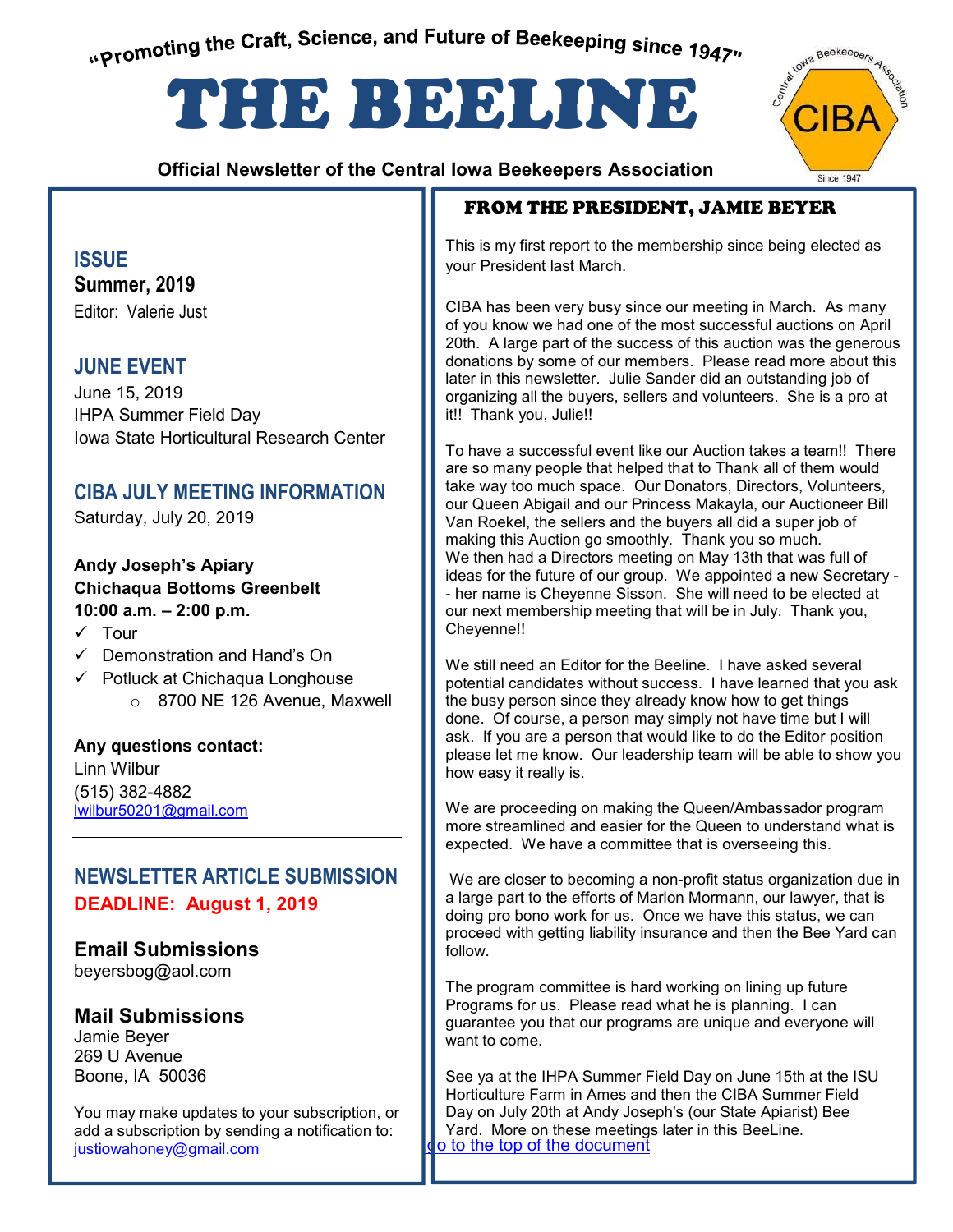## **Table of Contents**

**Editor's Note:** Page references are not accurate, and I cannot get them to update appropriately.

| Events: Program Details                                               | 3       |
|-----------------------------------------------------------------------|---------|
|                                                                       |         |
| <b>CIBA Beekeeping Auction Update</b>                                 | 3<br>.3 |
| <b>Membership Directory</b><br><b>Calling all Volunteers</b>          | 5<br>5  |
|                                                                       |         |
| John Johnson: Recognition for Dedicated Community Service             | 7       |
| The Queen's Corner                                                    | 8       |
| NATIONAL POLLINATOR WEEK                                              | 8       |
| Get to Know Your Club Leadership                                      | 9       |
| <b>CIBA Member Contributions</b>                                      | 9       |
|                                                                       | _9      |
| Weed Killer Residues Found in 98 Percent of Canadian Honey Samples 10 |         |
| 2019 Iowa Honey Producers Association Summer Field Day                | 13      |
| <b>Beekeeping Banter</b>                                              | 13      |
| <b>CIBA Leadership and State Organizations</b>                        | 15      |

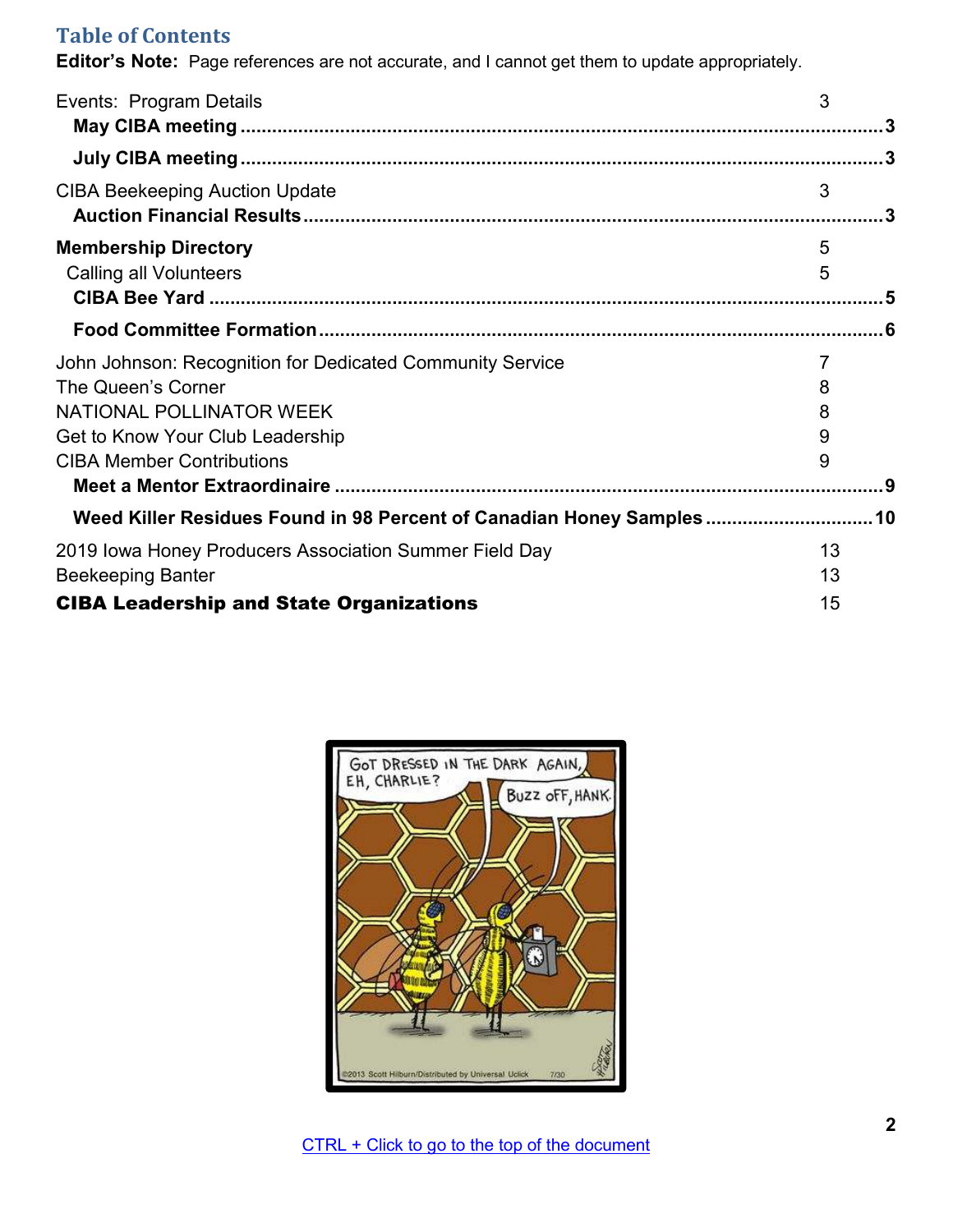<span id="page-2-0"></span>

#### <span id="page-2-1"></span>**May CIBA meeting**

No meeting in May as we encourage members to attend the day long June 15<sup>th</sup> Iowa Honey Producers Association Summer Field Day at the Iowa State Horticultural Research Center. We have additional information [here](#page-12-0) in this newsletter, or visit<https://www.iowahoneyproducers.org/>for more information.

#### <span id="page-2-2"></span>**July CIBA meeting**

Saturday, July 20, 2019. Tour, demonstration and hands on at Andy Joseph's apiary near the Chichaqua Bottoms Greenbelt. Followed by a potluck lunch at the Chichaqua Longhouse (8700 NE 126 Avenue, Maxwell). Plans are still being finalized but reserve 10-2 for this event. More details to follow. This is being planned as a family event and anyone not wanting to attend the apiary tour can stay at the Longhouse.

I understand Andy is planning to invite his 2019 Beginning Beekeeping Class to attend, so we will have the opportunity to meet and talk with new beekeepers and see how their new hives are faring. As well as learning new info--regardless of how long you have been keeping bees. As Andy is the Iowa State Apiarist as well as an ardent sideliner beekeeper, he has a lot to share with us. Plan to bring your bee suit and other protective gear for the tour.

Any questions please contact Linn Wilbur, (515) 382-4882, [lwilbur50201@gmail.com](mailto:lwilbur50201@gmail.com)

<span id="page-2-3"></span>

Julie Sander, Auction Chair

The 2019 auction was another year of growth. It was exciting to see the large number of consigners, bid numbers and buyers. This year was a new location that turned out to be a great fit. It allowed more space for consigners, indoor check-in and check-out, a kitchen for the Queen's Cafe and even indoor plumbing.

This year we had 23 lots of consigners, 78 buyers. We had a lot of great volunteers helping as well as donations to auction off. A big thank you to John Johnson, Andy Joseph, Linn and Ann Wilbur and Jim Crandall for those donations and all those that made the auction run smooth. Abigail, Andy, Ann, Bernie, Bethany, Britta, Jamie, Jeni, Jeremiah, Joanna, Linn, Makayla, Margaret, Mike, Olivia, Sean, Steve, Sue, Tricia and Val worked extremely hard for the club that day and did a great job. A big thanks also to Christina Nigon for donating the eggs for the burritos.

The auction is one of the main fundraisers for the club, so this year as your finding stuff you are not using or changing out start your auction pile for 2020! We have ours started.

<span id="page-2-4"></span>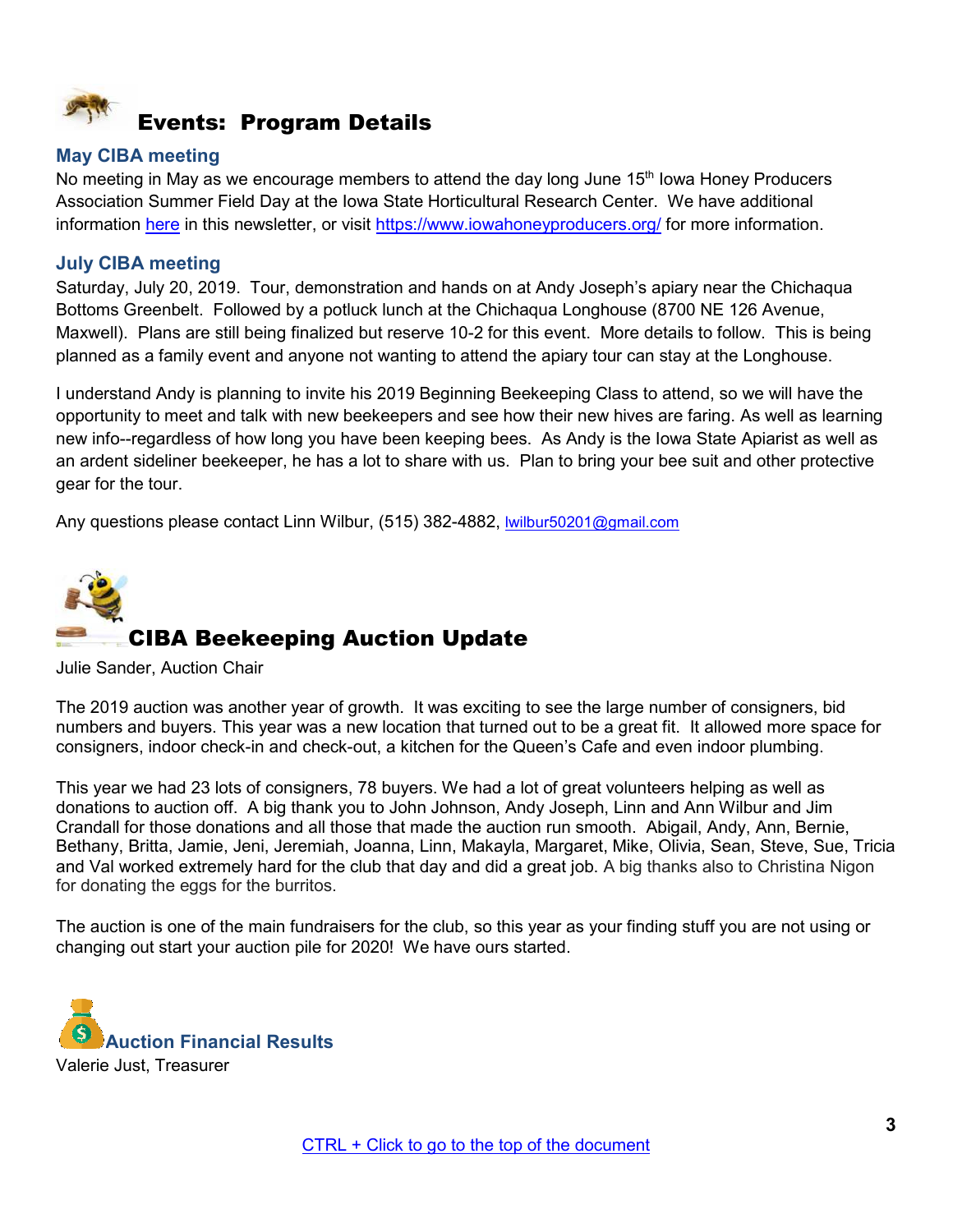As a result of generous seller donations by John Johnson, Andy Joseph and Linn Wilbur, our organization had the best financial results since I have been treasurer over the last three years. For the second year, Jim Crandell generously donated his seller proceeds to the Honey Queen program. Once expenses are accounted for, we had a net business profit of \$2,541.66; the Honey Queen program had a net profit of \$597.56!! Congratulations and thank you to all of the people that donated their time, food and equipment!

The following tables provide details on our financial results:

| <b>Net CIBA Commission</b>  |                |  |  |  |
|-----------------------------|----------------|--|--|--|
| <b>Total Sales</b>          | \$9430.00      |  |  |  |
| <b>Seller Payments</b>      | $($ \$6540.26) |  |  |  |
| <b>Membership Deduction</b> | (\$10.00)      |  |  |  |
| <b>Net Donations</b>        | (\$1665.00)    |  |  |  |
| Total                       | \$1214.74      |  |  |  |

| <b>Fundraisers and Membership</b> |          |  |  |
|-----------------------------------|----------|--|--|
| <b>Hat Sales</b>                  | \$55.00  |  |  |
| Cookbook Sales                    | \$18.00  |  |  |
| Membership                        | \$165.00 |  |  |
| Total                             | \$238.00 |  |  |

| <b>Net Commission &amp; Donations</b> |             |  |  |
|---------------------------------------|-------------|--|--|
| <b>CIBA Commission</b>                | \$1214.74   |  |  |
| Expenses                              | ( \$338.08) |  |  |
| Sub-Total                             | \$876.66    |  |  |
| Seller Net Donations                  | \$1665.00   |  |  |
| Total                                 | \$2541.66   |  |  |

| <b>Queen Cafe</b>                     |         |          |               |  |
|---------------------------------------|---------|----------|---------------|--|
|                                       | Debit   | Credit   | <b>Totals</b> |  |
| <b>Food Court</b><br><b>Donations</b> |         | \$601.84 | \$601.84      |  |
| <b>Food Expense</b>                   | \$36.28 |          | \$565.56      |  |
| <b>Seller Donation</b>                |         | \$32.00  | \$597.56      |  |
| <b>Total Profits</b>                  |         |          | \$597.56      |  |

The following tables denote a three-year comparison on auction results – please note that the 2019 results are only a comparison of commission results, and do not reflect the additional \$1665 in net seller donations for 2019. Additionally, the Queen Café had a 65% increase in profits this year!

| <b>CIBA Business Profits</b>               |          |            |           |                     |
|--------------------------------------------|----------|------------|-----------|---------------------|
| <b>Description</b>                         | 2017     | 2018       | 2019      | <b>Gains/Losses</b> |
| <b>CIBA Equipment Sale Net</b><br>Proceeds | \$667.83 | \$870.51   | \$876.66  | $+$ \$6.15          |
| <b>Membership Dues</b><br>Collected        | \$75.00  | \$270.00   | \$165.00  | $-$105.00$          |
| Donations                                  | \$0.00   | \$13.00    | \$0       | $-13.00$            |
| <b>Fundraisers</b>                         | \$0.00   | \$10.00    | \$73.00   | $+$ \$63.00         |
| <b>Totals</b>                              | \$742.83 | \$1,163.51 | \$1114.66 | $($ \$48.85)        |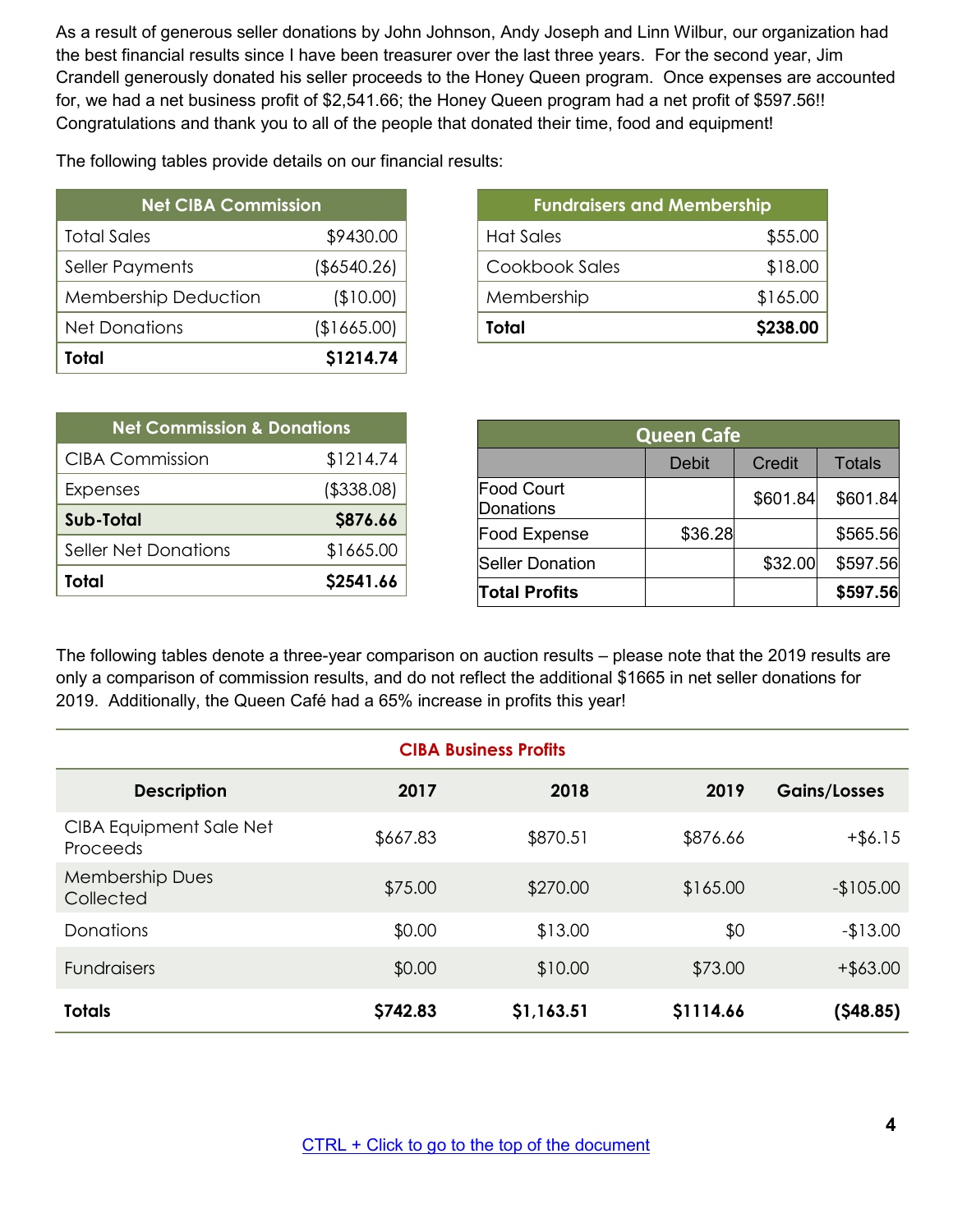| <b>Honey Queen Program Profits</b> |          |          |          |                     |
|------------------------------------|----------|----------|----------|---------------------|
| <b>Description</b>                 | 2017     | 2018     | 2019     | <b>Gains/Losses</b> |
| Net Proceeds                       | \$337.25 | \$333.96 | \$565.56 |                     |
| Seller Donation (Jim Crandell)     |          | \$26.35  | \$32.00  |                     |
| <b>Totals</b>                      | \$337.25 | \$360.31 | \$597.56 | \$237.25            |

<span id="page-4-0"></span>

Our CIBA 2019 Membership Directory is sent out annually in June if you indicated on your membership form we could share your information. The Board has determined that the directory will only be provided via electronic email. If you did not receive an electronic version of the 2019 CIBA Membership Directory, please contact Val Just at the information provided in this article.

Also, please review your individual information; if you find wrong information, please contact Valerie Just so we can ensure that our records are accurate:

[JustIowaHoney@gmail.com](mailto:JustIowaHoney@gmail.com) (515) 278-4835

<span id="page-4-1"></span>

#### <span id="page-4-2"></span>**CIBA Bee Yard**  Jeremiah Kusel, Bee Yard Committee Chair

As the chairman of the CIBA bee yard committee, I wanted to provide an update on our bee yard. We are so appreciative of the work that Marlon Mormann, one of our CIBA members as well as a Des Moines attorney, completed in filing our Articles of Incorporation. The finalization of this work was the catalyst in enabling the organization to move ahead with our bee yard. We are now ready to start program discussions and planning.

Ray Meylor has generously offered the club the opportunity to locate our bee yard at his Cherry Glen Learning Farm. The mission of our bee yard is to impart honey bee awareness and education for not only our members, but the public, as well. As a committee, we will make determinations on beneficiaries of our harvest.

We need passionate volunteers to plan and execute on this new organizational effort! Please text or email me, or any of the board members, if you have any questions. Please also contact me if you would like to discuss the needs of the committee, or gain further clarity on the needs ahead.

My contact information is as follows:

[12beeshoney@gmail.com](mailto:12beeshoney@gmail.com) (515) 447-3203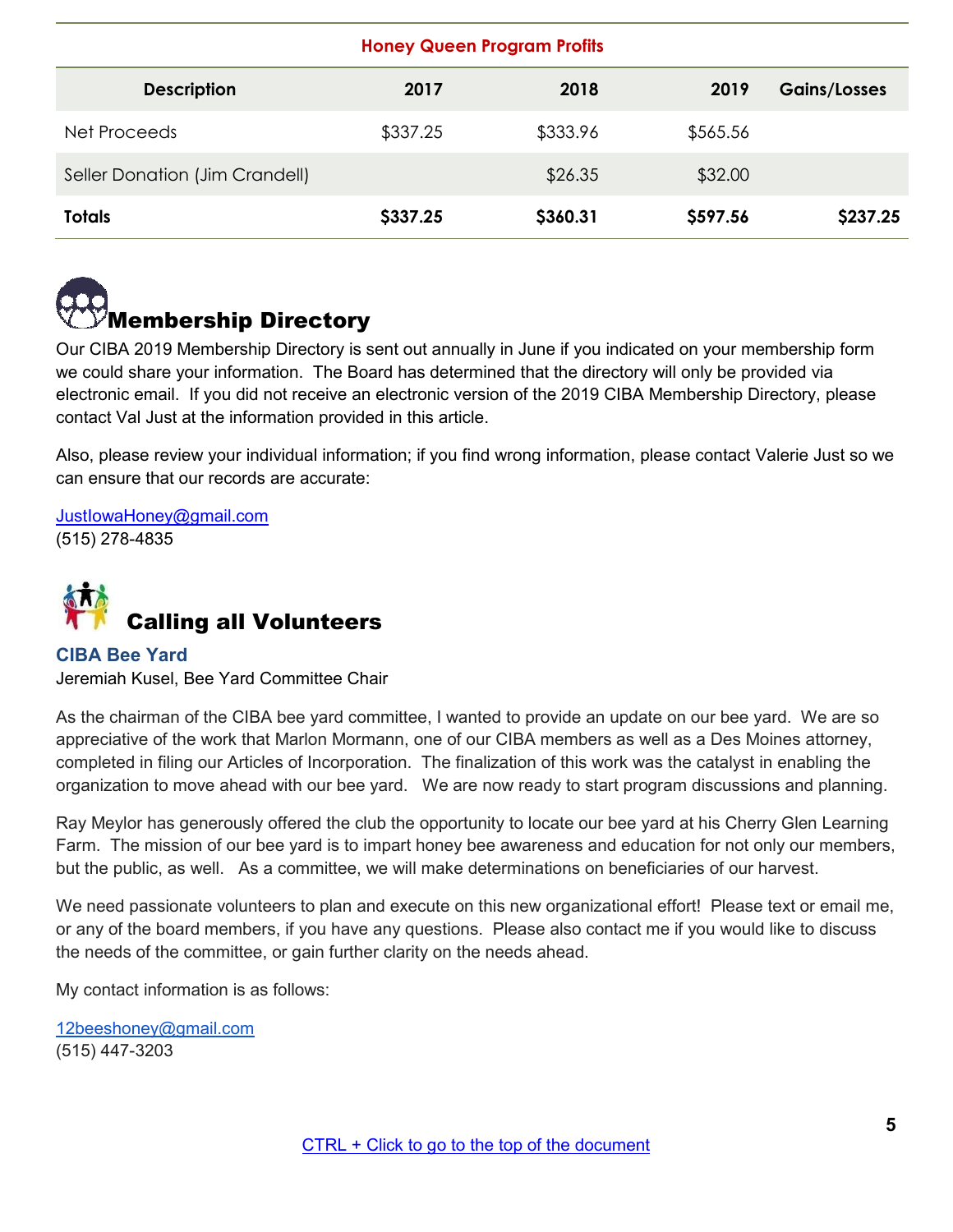#### <span id="page-5-0"></span>**Food Committee Formation**

Ann Wilbur, Food Committee Chair

At the last board meeting it was decided to create a committee to take a leadership role in organizing the food provided at CIBA events. The Queen's Café at the auction, the meal at our field day in July and the food at the Winter Seminar are the main events, but other events may crop up.

If you have any interest in joining a fun group who loves to organize projects and feed people, please contact Ann Wilbur at (515) 291-6203 or [abwilbur54@gmail.com](mailto:abwilbur54@gmail.com) OR Jenny Burton at (515) 577-9828 or [jennibees@boho.com](mailto:jennibees@boho.com)

If you don't want to be on the committee (as in…you can't stand meetings or are pressed for time) but you enjoy cooking, let us know about your interest. We will contact you for specific help and we won't make you come to committee meetings! Promise!





## **Iowa Department of Agriculture and Land Stewardship News**

## **News from our State Apiarist, Andy Joseph**

By Andy Joseph Hello.

Summer is nearly here. End of May and it's been kind of a rough month. The bees have built up well in spite of the cold and rain. It sure has been a beautiful looking spring, but bee foraging opportunities have so far been limited. We haven't had any big late freezes to harm the early blooms. We're coming into what could be a honey flow now. All we need is some warm sunny days to give the bees half a chance to get out and get after it.

We experienced plenty bee loss across the state over winter. Maybe as much as 60+% dead between October and April. I spent quite a bit of time looking through dead outs and taking samples these last couple months. I wrote last time on some clues to look for when doing winter loss detective work. Most of the losses seem to be the sadly typical Varroarelated damage ending in dwindled down winter clusters unable to support themselves. This type of loss has sadly become pretty normal. There were also some really high Nosema counts coming out of winter – not everyone across the board – it was more like either no problem at all or really high infection. We don't have access to any good Nosema treatment, so my only plan is to keep an eye, probably doing more counts later in the season and again come next spring just to see if there's any pattern or reliable early warning. Most of the higher counts were associated with dead hives, so now that we're into spring, spore counts I've done more recently have looked better.

As you watch for early signs of swarming, also keep an eye for EFB. European Foulbrood was a relatively rare bacterial disease up until the last several years. We've been seeing it increasingly though recently, and I can't exactly say why. It's not nearly as devastating as an American Foulbrood infection, especially since it doesn't end in the scale which ruins combs from future use. That said, EFB can take hives right downhill, and fast. It's a stress-associated bacterial infection. You'd typically see it this time of year – May through June, especially when weather / foraging conditions aren't the greatest. EFB affects honey bee larvae causing sickness and death prior to the stage at which they'd be capped for pupation. You'll see a spotty pattern of capped brood cells with shrunken, discolored (grey, brown, orange) larvae in the mix. Other bee health issues can create a similar appearance on the brood comb, but if you see this you know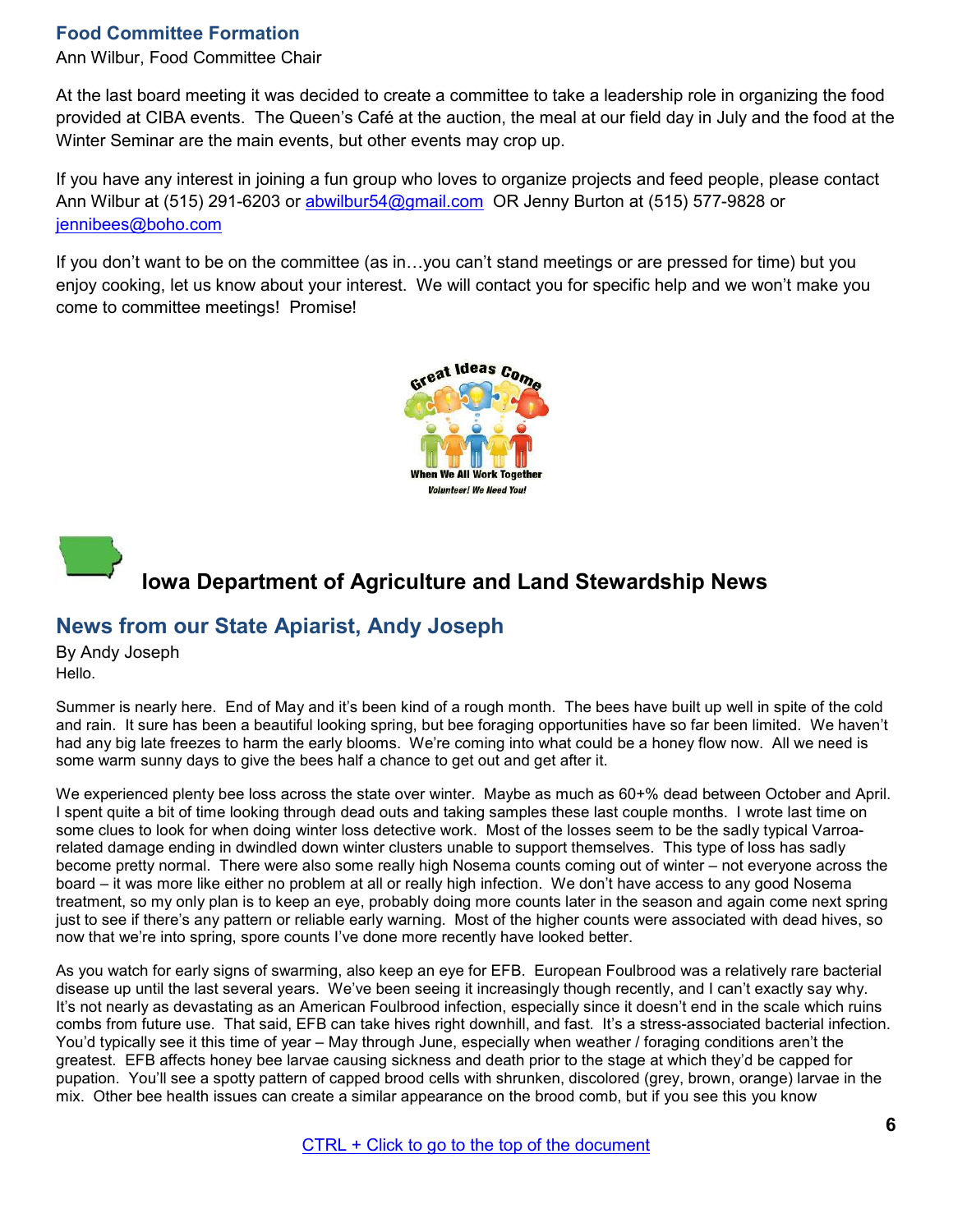something's not right and deserves a closer look. Mild EFB infection can sometimes clear up with good dry warm days and a good flow of nectar and pollen coming in. A break in brood, culling any particularly bad combs, and a full Terramycin treatment all can work wonders. Just keep a watchful eye!

The biggest news I have now is … **We have a new Apiary Inspector!** Austin Miller has recently started with us at Iowa Dept of Agriculture & Land Stewardship as our North Iowa Apiary Inspector. Austin and his family live in north central Iowa. He's a knowledgeable beekeeper quickly building up an operation of his own. He's a hard worker for sure and importantly he has what I'd call a passion for helping others succeed with their bees. Austin is conducting apiary inspection work in a loose territory of the northern third of the state. Please don't hesitate to give Austin a call if you'd like him to visit your bees, particularly if something in the yard doesn't seem quite right or if you're selling bees / used equipment containing combs. His number is (515) 571-8991. Welcome Austin.

It really is great to work in a government program which is largely appreciated by the industry. I've enjoyed visiting a few beekeeping groups across northern Iowa, sharing the news that we have a new inspector working in the area, and having that news be happily well-received. This obviously is not a common experience for regulatory officials, and not all states share Iowa's support for this work. I enjoy my work, I know Arvin enjoys his, and it's completely safe to say Austin will also. So thank you, as always.

Let's get out there and make some honey. Hope to see you all at the Summer Field Day. It's going to be a great event.

Andy 515 326 5765 (text or call) [Andrew.Joseph@IowaAgriculture.gov](mailto:Andrew.Joseph@IowaAgriculture.gov)

## <span id="page-6-0"></span>John Johnson: Recognition for Dedicated Community Service

By Jamie Beyer



John Johnson was recognized at the March 16, 2019, Central Iowa Beekeepers Association (CIBA) meeting for the many years of service to the beekeeping community. John worked for Iowa State University Extension, was President of the Iowa Honey Producers Association (IHPA), served as President of CIBA and mentored an informal group of beekeepers for many years in the Ames area. He was also the Pioneer Award recipient at the 2018 IHPA Annual Meeting.

In honor of John's dedicated service, CIBA hosted a reception that featured an early spring bee and dandelion themed cake and other goodies. John's wife, Elaine, was also present at the ceremony. The reception was followed by a discussion during the meeting of how we have benefited from John's beekeeping knowledge and his willingness to share his experiences.

Editor Commentary: Linn and Ann Wilbur did a phenomenal job baking and decorating John's cake. It was the best cake I have ever eaten – and trust me, I've eaten a lot of wedding and graduation cakes – I know what I am talking about! Thank you to Linn and Ann for all of their hard work – this club would suffer without your dedication!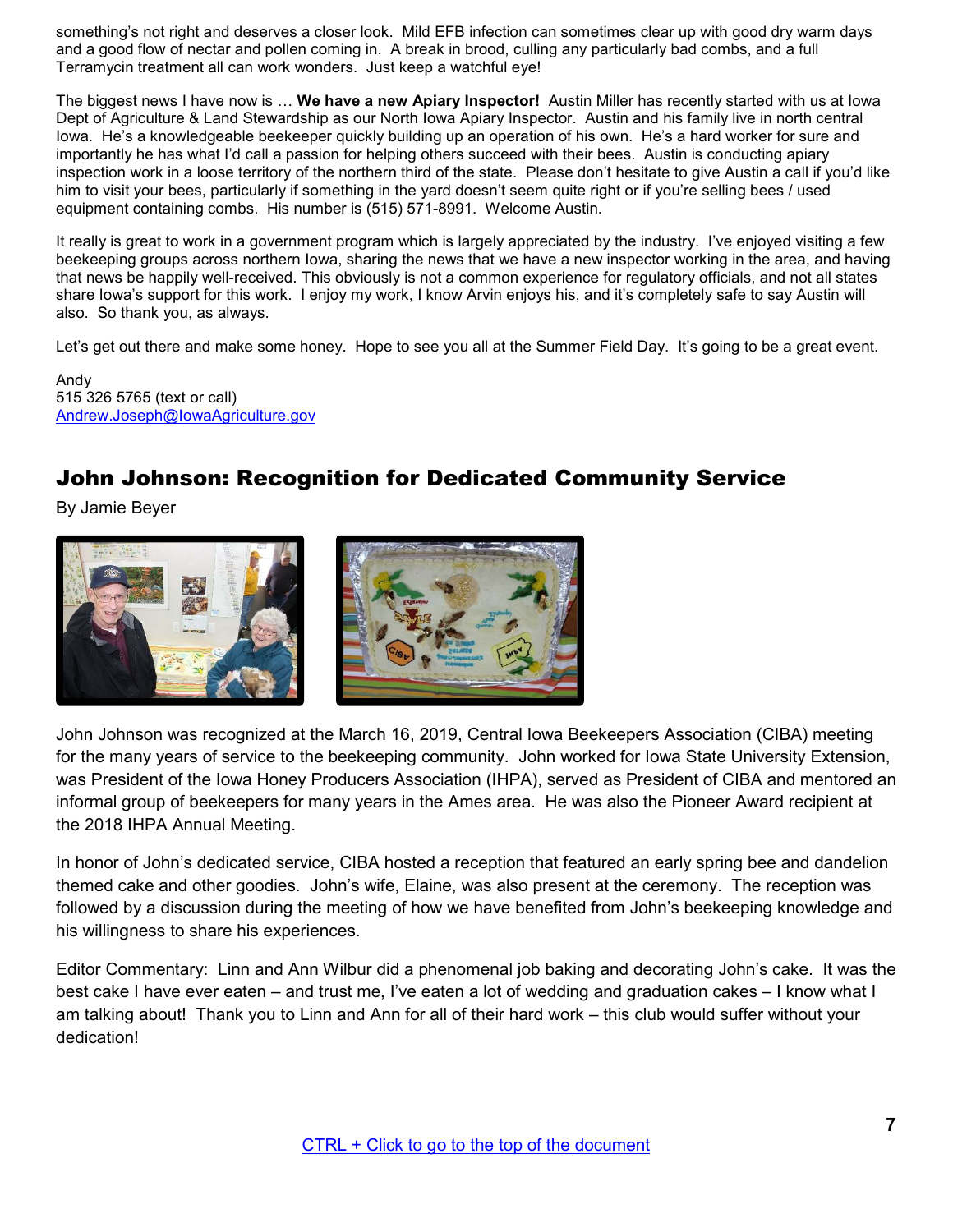<span id="page-7-0"></span>

By Abigail Kelly**,** 2019 CIBA Honey Queen



Happy Spring! I hope everyone's bees are doing well. In April I helped with the Queen Café (formally known as the concession stand!) at the annual auction in Minburn. I made BK Bars. We also offered made to order walking tacos and hot dogs, breakfast burritos, desserts, chips and beverages. Thank you to Betty Brandt, Ann Wilbur, Susan Kelly, Julie Sander and Jenni Burton for your food and beverage donations. We raised almost six hundred dollars for the queen program. I really enjoyed meeting all the beekeepers who came down to the Queen Cafe as well as getting to know the ladies who have been helping with the Queen Cafe for years.

On May 2, 2019, I partnered with Doyle Kincy to share the importance of honey bees to our world with over two hundred fifth graders from the Winterset, Interstate-35, and Earlham schools. We talked about pollination as well as answered many student questions. I now know bananas are NOT pollinated by honey bees.

As queen, I am planning on attending as many CIBA activities as I can. I would like to attend some of the central Iowa county fairs and talk to fair-goers about honey bees. I am planning on giving a presentation on beekeeping at the Polk County Fair through 4-H. I have some presentations at libraries scheduled, but am interested in scheduling additional events. I am currently working on presentations about honey bees in general, beeswax products, and honey bees as pollinators. If you would like to see me come to your county fair or local library, please contact either Jamie Beyer or Connie Bronnenberg.

<span id="page-7-1"></span>

## NATIONAL POLLINATOR WEEK

National Pollinator Week is a time to celebrate pollinators and spread the word about what you can do to protect them

Twelve years ago, the U.S. Senate's unanimous approval and designation of a week in June as "National Pollinator Week" marked a necessary step toward addressing the urgent issue of declining pollinator populations. Pollinator Week has now grown into an international celebration of the valuable ecosystem services provided by bees, birds, butterflies, bats and beetles.

#### **The Pollinator Partnership is proud to announce that June 17-23, 2019 has been designated National Pollinator Week.**

For more information, here is the website: http://pollinator.org/pollinator-week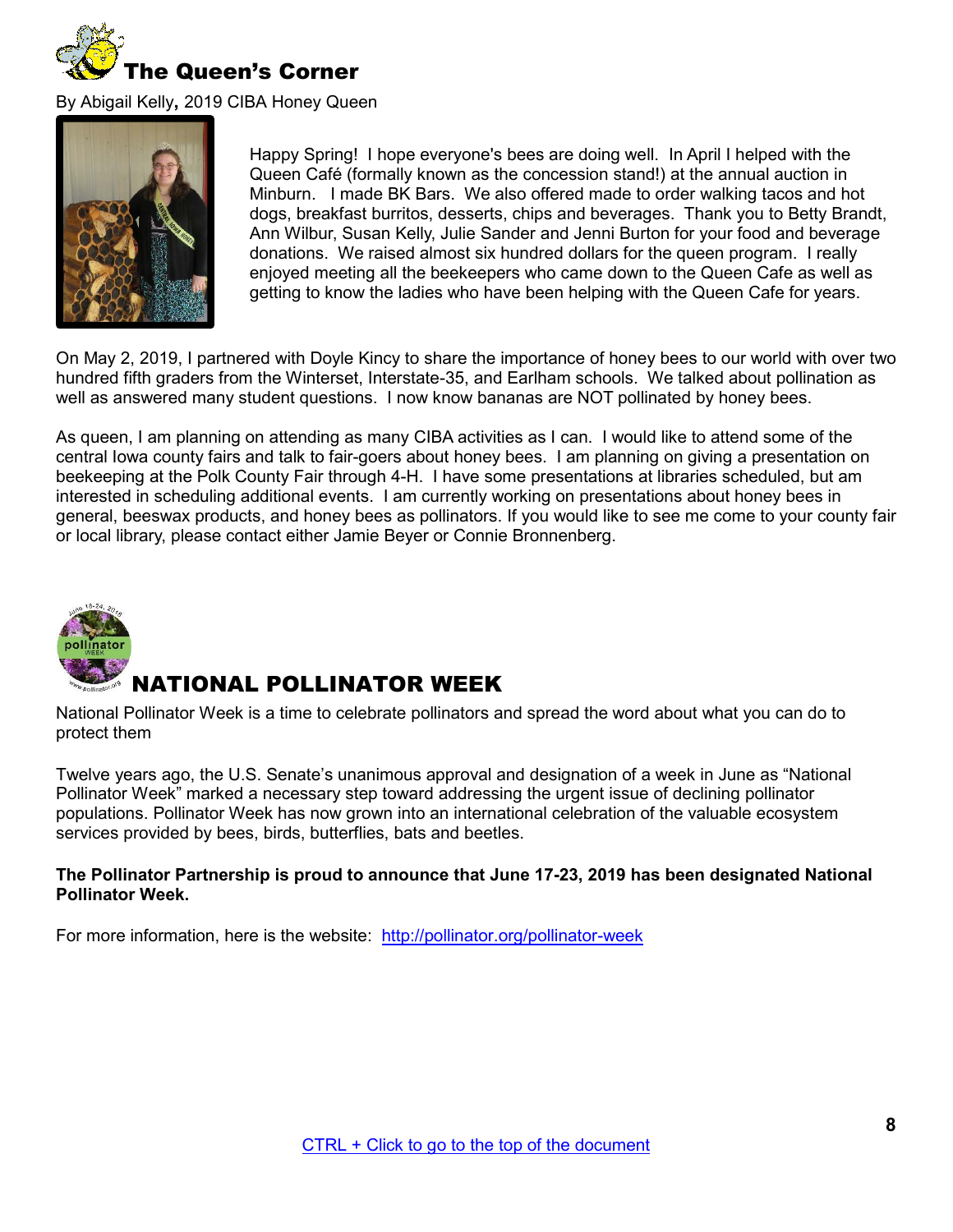## <span id="page-8-0"></span>Get to Know Your Club Leadership

**Jim Crandell, Board of Director** 



Let me introduce myself as one of your new organizational Board of Directors. I'm Jim Crandell and I live in Newton, Iowa, with my wife of 48 years, Chris. We have one son, Jim, Jr. Jim and his wife, Jes, live in Minnesota. They have blessed us with seven incredible grandchildren, ranging in ages from seventeen down to three. I'm a former Machinist/Tool and Die Maker. Two years ago, after 13 years of service, I retired from Barilla in Ames. I'm also a former longtime Cub Scout and Boy Scout leader. Currently, I'm a Shrine Clown (Soapie); is that a clean name or what?!!

I'm a fourth year Beek. I have 8 hives and I am making my first splits this year. I built my first Nucs and swarm traps this year. They look good - I hope the bees like them! Prior to raising bees, I raised pigeons for 20 years. Bees are more fun and a lot less mess!

As a Director, I'm looking forward to learning more about our interesting hobby, and helping to make our club bigger and better.

## <span id="page-8-1"></span>[CIBA Member Contributions](https://www.pollinator.org/pollinator-week)

## <span id="page-8-2"></span> **Meet a Mentor Extraordinaire**

By Laura Miller, first published on her blog, Bee Lady Honey, <https://beeladyhoney.com/>



John Johnson did not have time for honey bees while growing up on his family's central Iowa farm in Marshall County. "They were mean and they stung me all the time," he recalls.

But now, after more than 45 years of keeping honey bees and mentoring dozens if not hundreds of new beekeepers throughout Iowa, John's biggest wonder is "why in the heck can't I keep on doing this?"

This has been the first spring that John hasn't donned his white suit on an almost daily basis to check his bees. At 87, health problems have forced John to hang up his smoker and sell a trailer-load of beekeeping equipment. The frames, tools, hives and even honey brought more than \$1,800 for the Central Iowa Beekeepers Association (CIBA) at a recent auction – all going to the organization. That's the kind of person he is, generous with his time and vast knowledge of beekeeping.

I was one of the many "newbies" John mentored during more than four decades of beekeeping. He patiently answered my questions and would drive to my house in the country to help me capture a swarm or figure out a problem with my bees.

In March, CIBA honored John and his wife Elaine for their work with the organization and promotion of beekeeping. A year earlier, the Iowa Honey Producers Association presented him with their prestigious Pioneer Award. Johnson served as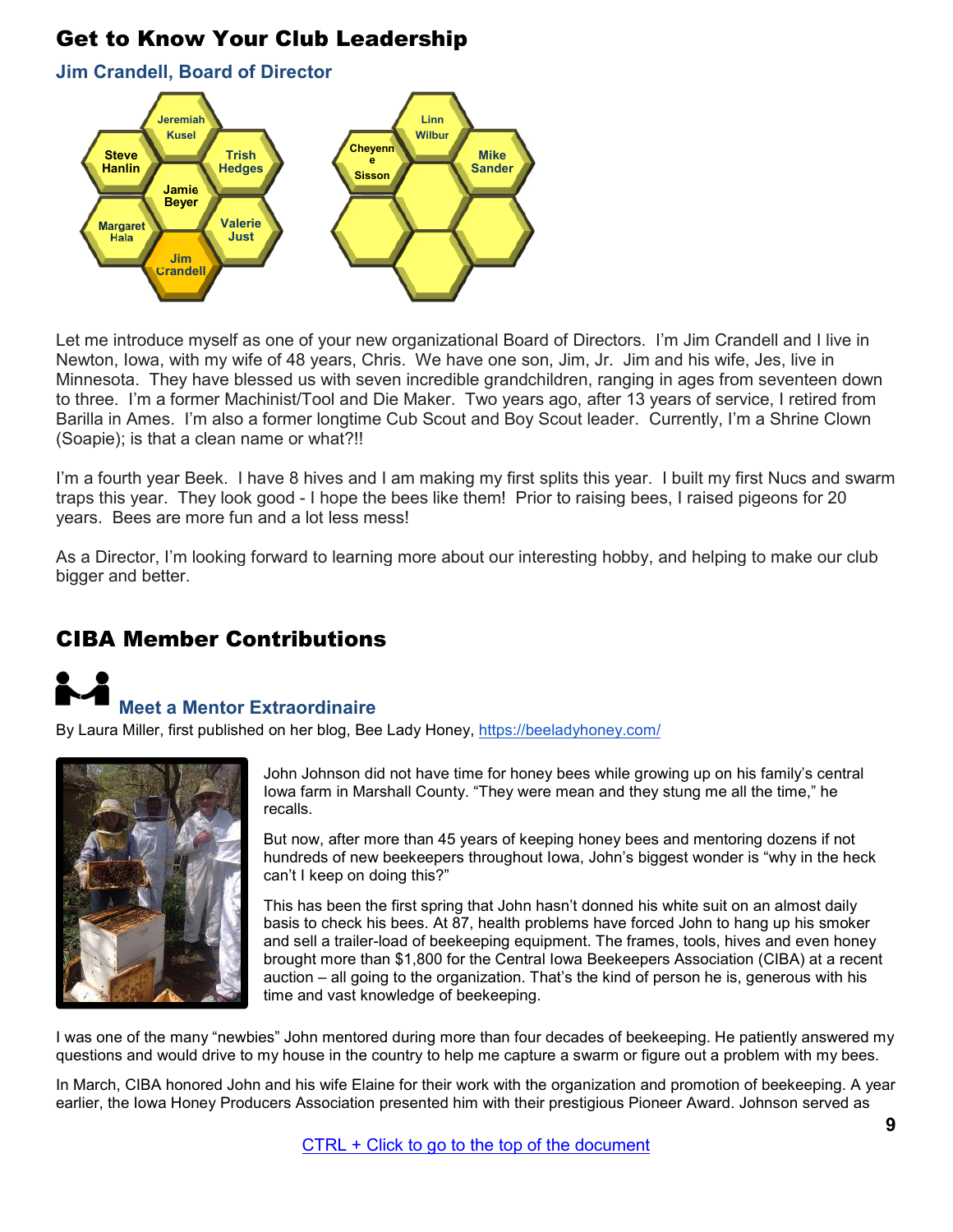IHPA president from 1989-1991, when the Iowa Honey Queen program was adopted and about the time that the group introduced its popular honey lemonade at the Iowa State Fair.

A few days ago, my husband Dave and I visited John and Elaine to hear a few highlights of his long beekeeping career and see what advice he wanted to offer. We knew he would be thorough and meticulous – our bee notebook is full of John's typed notes and we have spent more than a few hours listening to his lessons.

Given the "mean bees" on his family's farm, how did he get back to tending his own bees? It was about 1974 and John was area extension director in northern Iowa. The Clay County office needed help setting up for a program by the state apiarist. "I guess I got interested and ended up taking the beekeeping course myself," John said. He got two colonies of bees from his brother-in-law and that was it: bit by the bee bug.

Day-to-day details of keeping bees can be really confusing, and like other newcomers, John relied on help from established beekeepers to learn the ropes. A few years later, he moved to Ames to take a state-level extension job at ISU. The first thing he did was look for bee mentors.

"I couldn't find anything going on in Story County and I couldn't believe it," he said. He offered to teach a class at McFarland Park with the Story County Conservation Board. "They were all for it," he said. "We expected about 10 people but 36 showed up. It was one of the most pleasant classes I taught."

Interest grew quickly. John taught in Des Moines and began to take new beekeepers under his wing. His apiary also expanded. At one point he tended 70 hives, selling at several farmers markets, even wholesale the year he had 10 barrels of honey in his garage. It was common to get 120 pounds from each colony.

"But the world for bees and beekeepers has really changed since then," John lamented. Among the most drastic is habitat loss.

"Many of the flowers and trees they depend on for pollen and nectar are not there anymore," John said. "Think of white Dutch clover; our lawns used to be filled with them, and all those hayfields and fence rows are gone. This is serious stuff."



He has no trouble remembering his best colonies, two "boomers" in the late 1980s. He pulled out a framed photo of him and his granddaughter Jessica with two towering colonies between them – each with seven boxes of honey. That photo was taken in the early 2000s.

Thirty years ago, beekeepers fought American foulbrood, treating each fall and spring. Now he said it's "doggone varroa mite" – if in doubt, treat, he advised.

The biggest mistake made by new beekeepers is to not keep watch over their hives. "They spend all this time in class and money for bees, and then they don't check on the hives," he said. "You need to give the bees what they need when they need it – like honey supers. I always carried some with me."

John admits that he kept bees for more than the honey and their pollination services. "I just like bees," he said, explaining the mysterious passion that many beekeepers feel once they get hooked. "Think of the wonders you will see if you keep bees. It is marvelous."

We couldn't agree more! Thanks for fueling that passion for us and many others!

#### <span id="page-9-0"></span>**Weed Killer Residues Found in 98 Percent of Canadian Honey Samples Catch the Buzz, Carey Gillam, May 17, 2019**

As U.S. regulators continue to dance around the issue of testing foods for residues of glyphosate weed killers, government scientists in Canada have found the pesticide in 197 of 200 samples of honey they examined.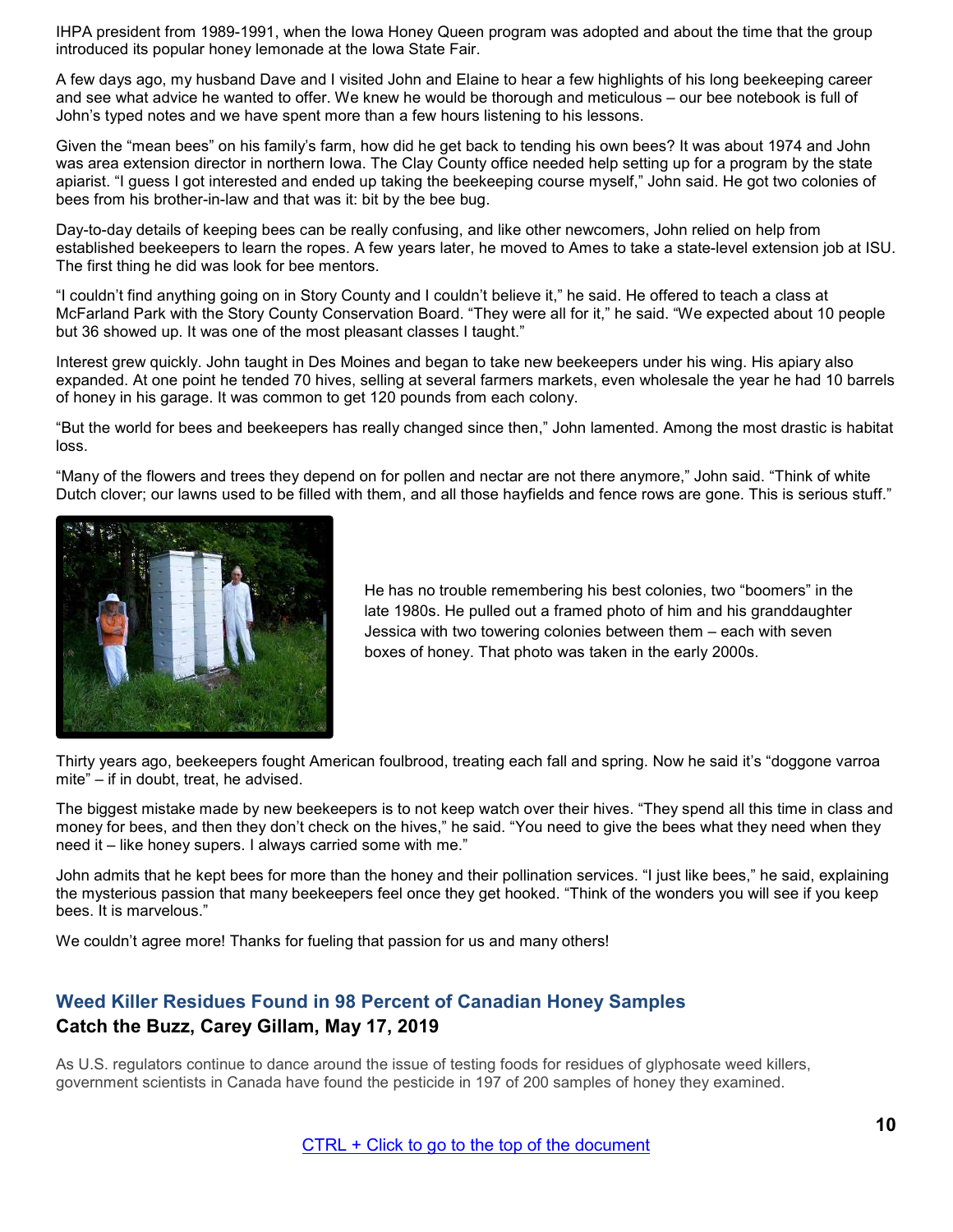The authors of the study, all of whom work for Agri-Food Laboratories at the Alberta Ministry of Agriculture and Forestry, said the prevalence of glyphosate residues in honey samples – 98.5 percent – was higher than what was reported in several similar studies done over the last five years in other countries.

Glyphosate is the world's most widely used herbicide and is the active ingredient in Roundup brands as well as hundreds of others sold around the world for agriculture and other purposes. Use has grown dramatically over the last 25 years and consumers have become concerned about residues of the herbicide in their food.

The data provides fresh evidence that glyphosate herbicides are so pervasive in the environment that residues can be found even in a food that is not produced by farmers using glyphosate. The researchers noted in their report that they ran into delays trying to calibrate their testing equipment "due to difficulties encountered in obtaining a honey sample which did not contain traces of glyphosate."

Bees pick up traces of pesticides as they move from plant to plant, unintentionally transferring residues from crops or weeds sprayed with glyphosate back to their hives.

In a different study, researchers on the Hawaiian island of Kauai took honey directly from 59 bee hives and found glyphosate residues in 27 percent of them. The Hawaiian researchers said bee hives located near farming areas as well as golf courses where glyphosate is used had higher concentrations of the pesticide.

The Canadian report also comes amid growing evidence that glyphosate herbicides can cause cancer, specifically non-Hodgkin's lymphoma.

On Tuesday a jury in San Francisco unanimously found that Roundup, a glyphosate-based herbicide made popular by chemical manufacturer Monsanto Co., use was a "substantial factor" in causing non-Hodgkin's lymphoma in a California man. That echoed a similar unanimous jury verdict handed down in August in a separate case in which a cancer victim also alleged his disease was due to exposure to Monsanto's glyphosate-based herbicides.

Both verdicts came after plaintiffs' lawyers presented evidence of multiple studies showing the cancer-causing potential of glyphosate herbicides, including one published last month in a journal whose editor is a senior scientist at the U.S. Environmental Protection Agency (EPA).

The Canadians' decision to examine honey samples for glyphosate comes after a similar look at honey samples by a U.S. Food and Drug Administration chemist in 2017. That FDA scientist found all 28 honey samples he looked at had traces of glyphosate, with 61 percent of the samples having enough glyphosate to be measured. The other samples had residues of the herbicide too slight to measure.

The Canadian report, published in a journal called Food Additives & Contaminants: Part A, said that glyphosate is currently an active ingredient in 181 herbicides registered for use in Canada and its widespread use has made it commonly found in the environment.

The study authors pointed out that Canada, like the United States, does not have a legal standard for how much of the herbicide is considered safe in honey. Regulators in different countries set what are referred to as "maximum residue limits" (MRLs) and tell consumers their food is safe if pesticide residues remain below the MRLs. In Europe, the MRL for glyphosate in honey is 0.05 mg/kg, also expressed as 50 μg/kg.

The Canadian study authors said that all of the levels they found were below the European limit, though the highest was just barely within the legal limit. Because the residues did not exceed the MRL, they said, "the risk to consumer health appears to be quite low based on the residues detected."

Several of the residue levels found by the FDA scientist in U.S. honey were above that so-called safe level that applies in the European Union. But the FDA, like the U.S. Department of Agriculture (USDA) and EPA, assert that as long as pesticide residues are below the legal MRLs, they are not harmful.

Many scientists do not agree that MRLs actually are protective of public health, however.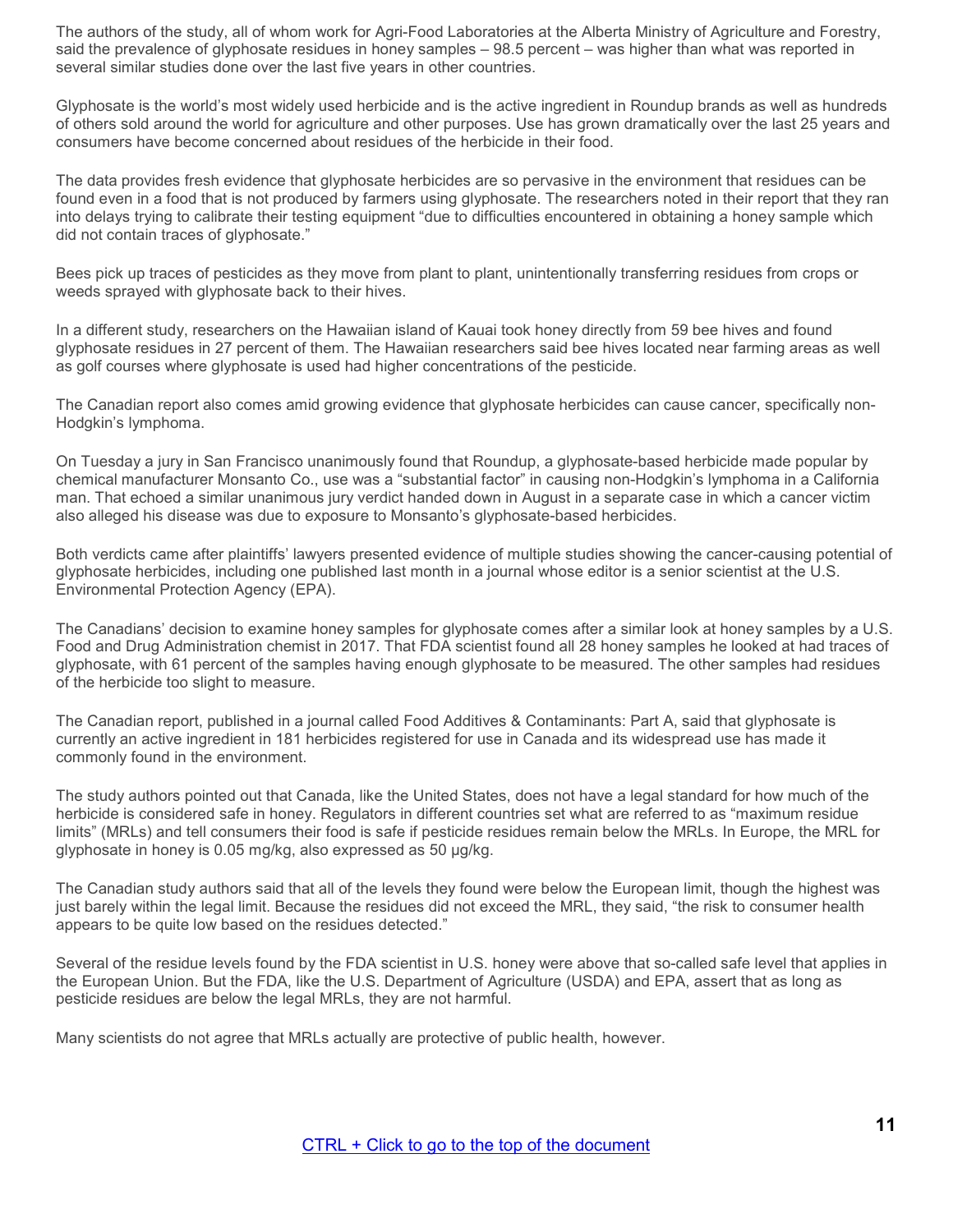"People think the standards are protective of public health but they are not," Dr. Philip Landrigan, director of the Global Public Health Program at Boston College, told EHN. "The optimal amount" of pesticide residues in food is "zero," he said. "Remember, many of the people eating honey are children."

A team of Harvard scientists published a commentary in October stating that more research about potential links between disease and consumption of pesticide residues is "urgently needed" as more than 90 percent of the U.S. population has pesticide residues in their urine and blood.

The United States has fallen behind Europe, Canada and other countries in testing foods for residues of glyphosate. Though both the FDA and the USDA annually test thousands of food samples for pesticide residues and report the data in reports, both agencies have not included glyphosate in their yearly testing programs.

In fact, the honey test data gathered by the FDA chemist was never published by the FDA and was not included in the agency's first-ever glyphosate testing data that was released late last year as part of the annual test data report.

The USDA has similarly balked at testing foods for glyphosate residues for decades. The agency planned to start limited testing in 2017 but dropped the plan with little explanation only a couple of months before testing was to have started.

Amid all the concerns about glyphosate and residues in food, U.S. Rep Rosa DeLauro of Connecticut this month introduced a measure called the "Keep Food Safe From Glyphosate Act." The bill would require the USDA to routinely test food samples for glyphosate residues.

The bill would also ban the spraying of glyphosate as a desiccant on oats. The practice is employed by some farmers to dry their oats before harvesting. It makes harvest more efficient but leaves higher residues on finished oat-based foods.

Monsanto, now a unit of Bayer AG, has marketed glyphosate for use on oats as a desiccant for years, and the company also has successfully convinced the EPA to raise the MRL for glyphosate residues allowed in oat products. In 1993, for example, the EPA had a tolerance for glyphosate in oats at 0.1 parts per million (ppm) but in 1996 Monsanto asked EPA to raise the tolerance to 20 ppm and the EPA did as asked.

In 2008, at Monsanto's suggestion, the EPA again looked to raise the tolerance for glyphosate in oats, this time to 30 ppm.

In her bill, DeLauro is looking to slash the MRL for glyphosate residues in oats to 0.1 ppm.

Canadian farmers are among the world's top producers of oats, and desiccation with glyphosate has been a common practice there. Health Canada has rejected concerns about glyphosate safety, saying: "No pesticide regulatory authority in the world currently considers glyphosate to be a cancer risk to humans at the levels at which humans are currently exposed."

In addition to testing for glyphosate residues, the Canadian scientists also tested for residues of glyphosate's main degradation product, a metabolite called aminomethylphosphonic acid (AMPA). Like glyphosate, AMPA has long been considered to have low toxicity. AMPA was detected in 198 of the 200 samples up to a concentration of 50.1 μg/kg.

"The contribution of glyphosate and AMPA residues present in the ambient environment to contamination of plant nectar and subsequently honey itself is further complicated by the variations in the levels of these compounds in environmental matrices such as soil and surface water," the scientists said in their report.

The scientists also looked for residues of the weed killer glufosinate and found residues of that herbicide in 125 of 200 samples, with the maximum concentration detected being 33 μg/kg. Glufosinate is the active ingredient in BASF's Liberty herbicide.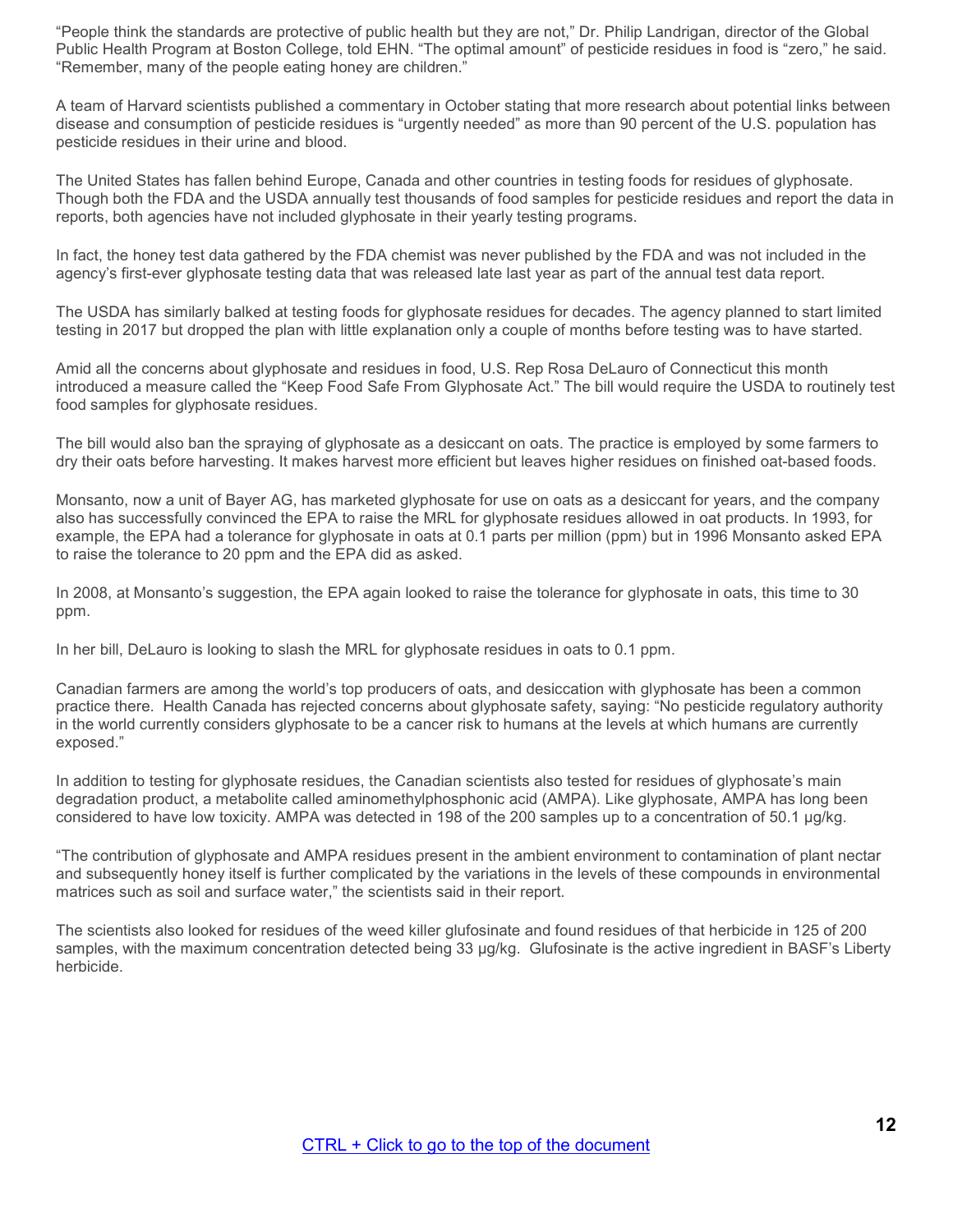## <span id="page-12-0"></span>2019 Iowa Honey Producers Association Summer Field Day

## **June 15th, 2019 Iowa State Horticulture Research Center 55519 170th St. Ames, IA**

#### **Registration: 8:00 a.m. Field Day: 8:30 a.m. – 4:30 p.m.**

This will be an information‐packed day!

- Field Day Guest Speakers:
	- Andy Joseph, Iowa's State Apiarist, will perform an on-site hive inspection to show you what you should be looking for when you're checking on your hives.
	- Melissa Burdick from The Brenton Arboretum will give an informative presentation on "Trees for Bees".
	- Ginny Mitchel, who will be judging the State Fair entries this year, will talk about the ins and outs of what she is looking for in fair entries while judging.
	- Additional presentations include Prairie Strips, queen marking demonstration using drones, a round table discussion with longtime beekeepers, plus a few other topics.
- Please mark your calendars and remember to bring your bee gear if you wish to watch the hive inspection.
- **Registration will be limited to 120 people**, so get your registration in early!
- A delicious lunch will be provided except for the dessert. You are asked to bring one to share!
- Bottled water, honey lemonade and coffee will be available throughout the day
	- Please refer questions to: Keri Kenoye[r at kenoyerfarms@gmail.com](mailto:kenoyerfarms@gmail.com) Summer Field Day in the subject line, or call 515-490-2011.
- Registration: [IHPA Field Day Registration](https://www.iowahoneyproducers.org/)

<span id="page-12-1"></span>

Q: What do you call a bee that lives in America? A: USB

- Q: Where do bees keep their money?
- A: In a honey box!

Q: What do you get when you cross a race dog with a bumble bee? A: a Greyhound Buzz.

Q: What is a bees favorite sport? A: Rug-Bee.

- Q: What TV station do bees watch?
- A: Bee bee c one!
- Q: What did the bee say to the naughty bee?
- A: Bee-hive yourself!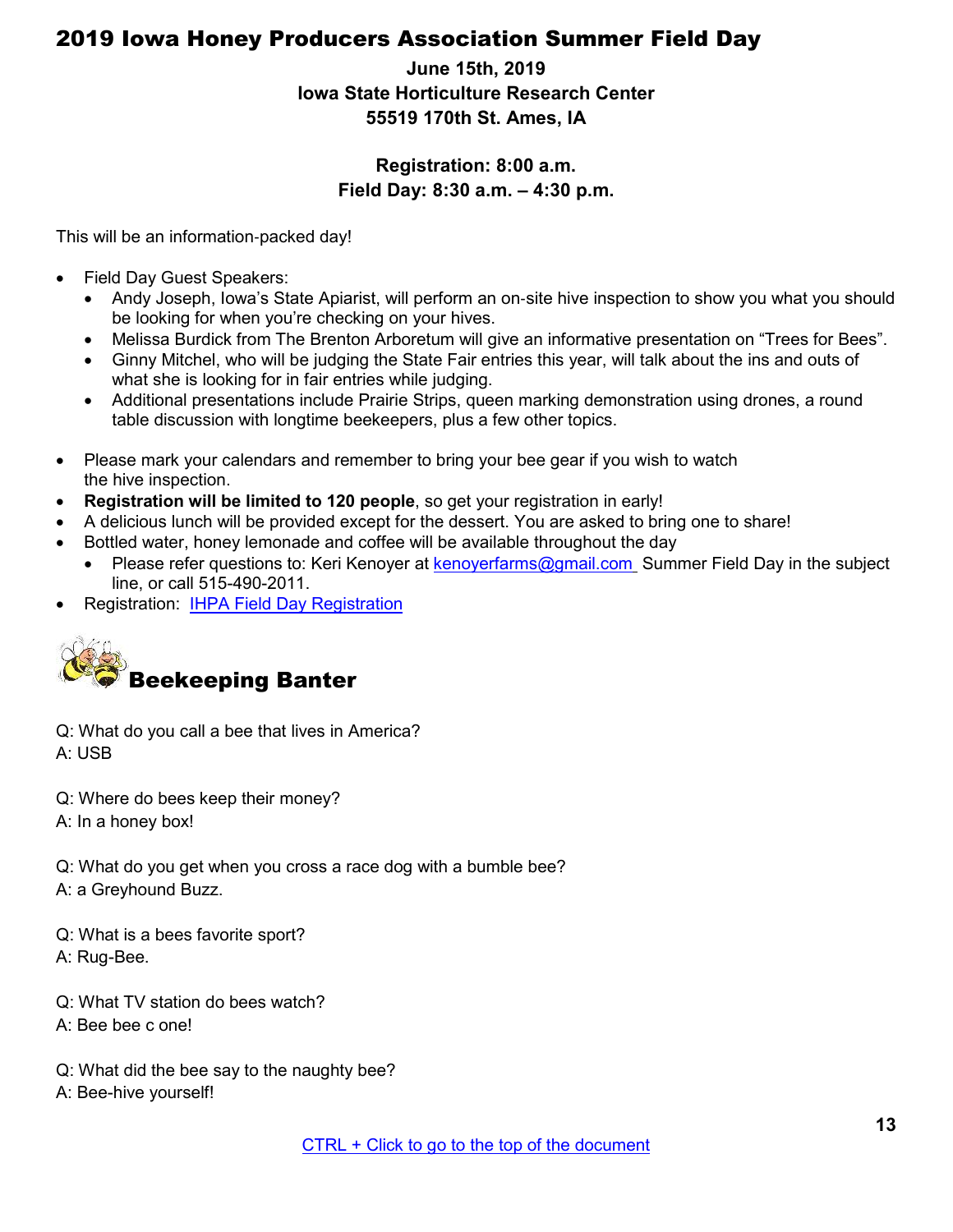Q: Why did the bees go on strike?

A: Because they wanted more honey and shorter working flowers!

Q: What do you get if you cross a bee with a skunk?

A: An animal that stinks and stings!

Q: What does a queen bee do when she burps?

A: Issues a royal pardon!